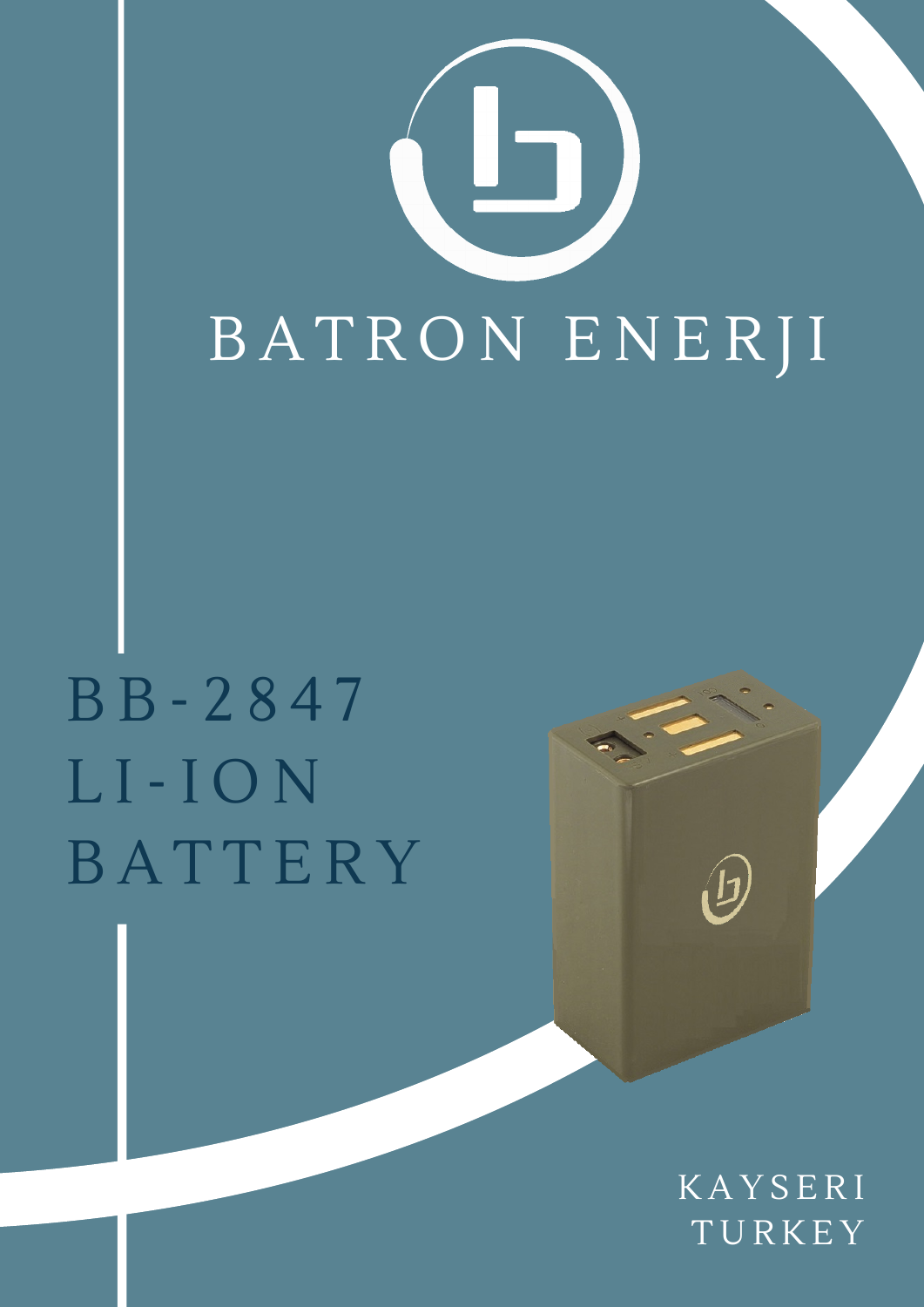## B B - 2 8 4 7 L I - I O N B A T T E R Y TECHNICIAL SPECIFICATIONS

- Product Name: BB-2847 Li-Ion Battery Pack
- Stock No: BA1018025
- Nominal Voltage : 7.2V
- Nominal Capacity : 10.5Ah (20°C±5°C with 2.1A )
- Construction : ABS
- Color : Green
- Standard Discharge Current : 2.1A
- Maximum Discharge Current: 5.1
- Maximum Discharge Current : 8A (Pulse)
- Standard Charge  $(20^{\circ}C \pm 5^{\circ}C)$  : 8.4V / 3.1A (204mA cut off)
- Maximum Charge (20°C ±5°C) : 8.4V / 5.1A for 3h or 204mA cut off
- Charge Indicator : 5-Segment LCD with Constant Display
- Protections : Overvoltage, undervoltage, overtemp, overcurrent, shortcircuit
- Self Discharge Rate : Max. 14mAh / day
- Operational Temp. Range : Charge 0°C to + 45°C / Discharge -20°C to + 60°C
- Cycle Life : 500cycle (until %60 capacity)
- Shelf Life : 5 years
- Storage Temperature : <21°C (1year)
- Marking : Manufacturer, address, polarity, serial number, charging instructions, precautions
- Disposal : Check local regulations (Contains 0% Mercury or Cadmium)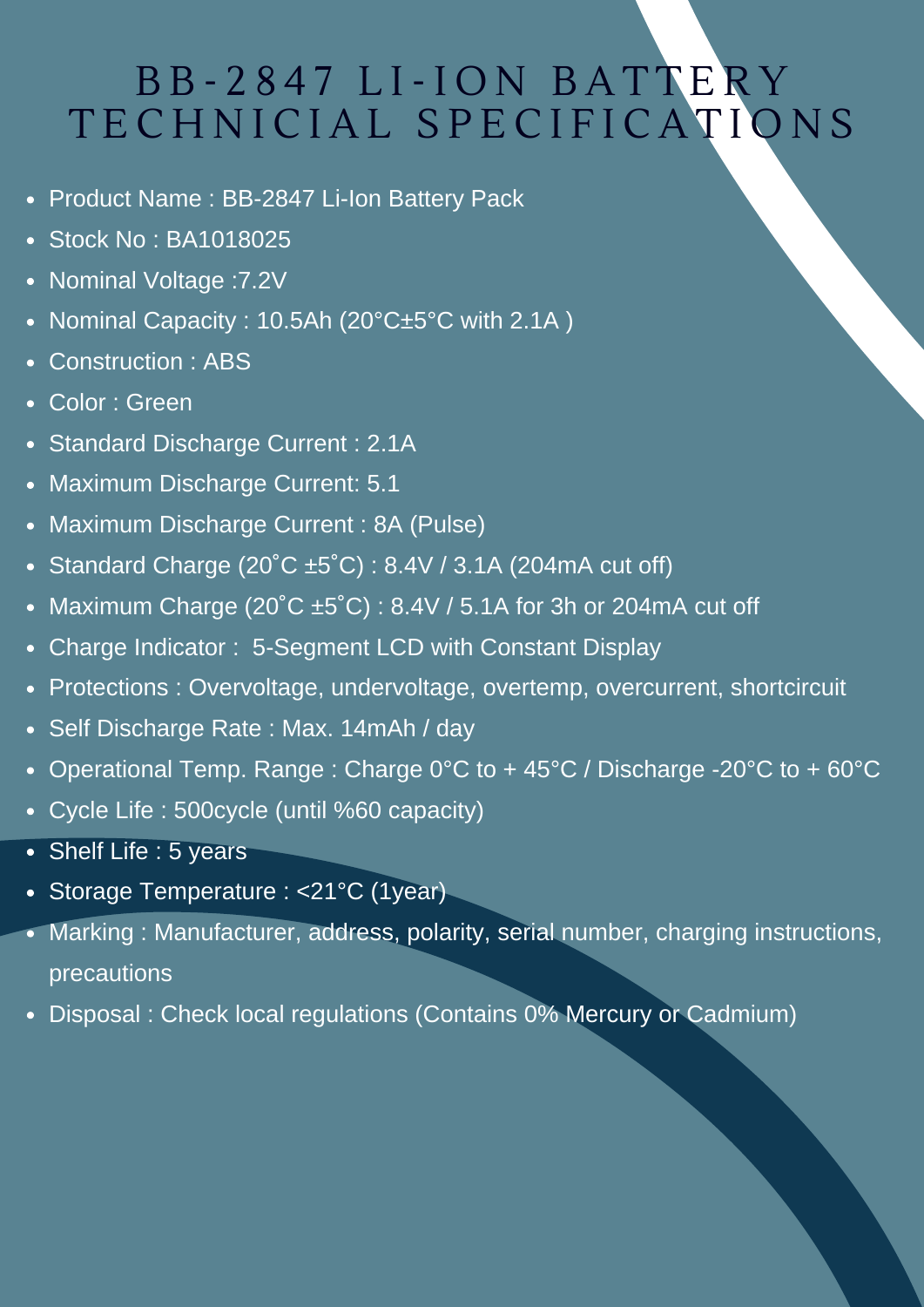Typically used in:

- Thermal Weapon Binocular
- Mine Detector
- Radio receiver
- Surveillance / Sensors

**Characteristics** 

- $\bullet$  Length 65,35mm  $+2$ mm
- Width 38,6mm +-2mm
- $\bullet$  Height 95,2mm +-2mm
- Weight 360gr +-20gr

#### Output Contacts

- Power Connector : 2 Hole Socket and Flat Contacts
- Data: SMBus V1.1 is available
- Straight contact and socket. Metal parts 1,5μ (approx.) Au covering

### **CHARGER**

• It can be charged with the BATRON BB-2847 Lithium Battery Charger. It is also compatible with other manufacturer's chargers.